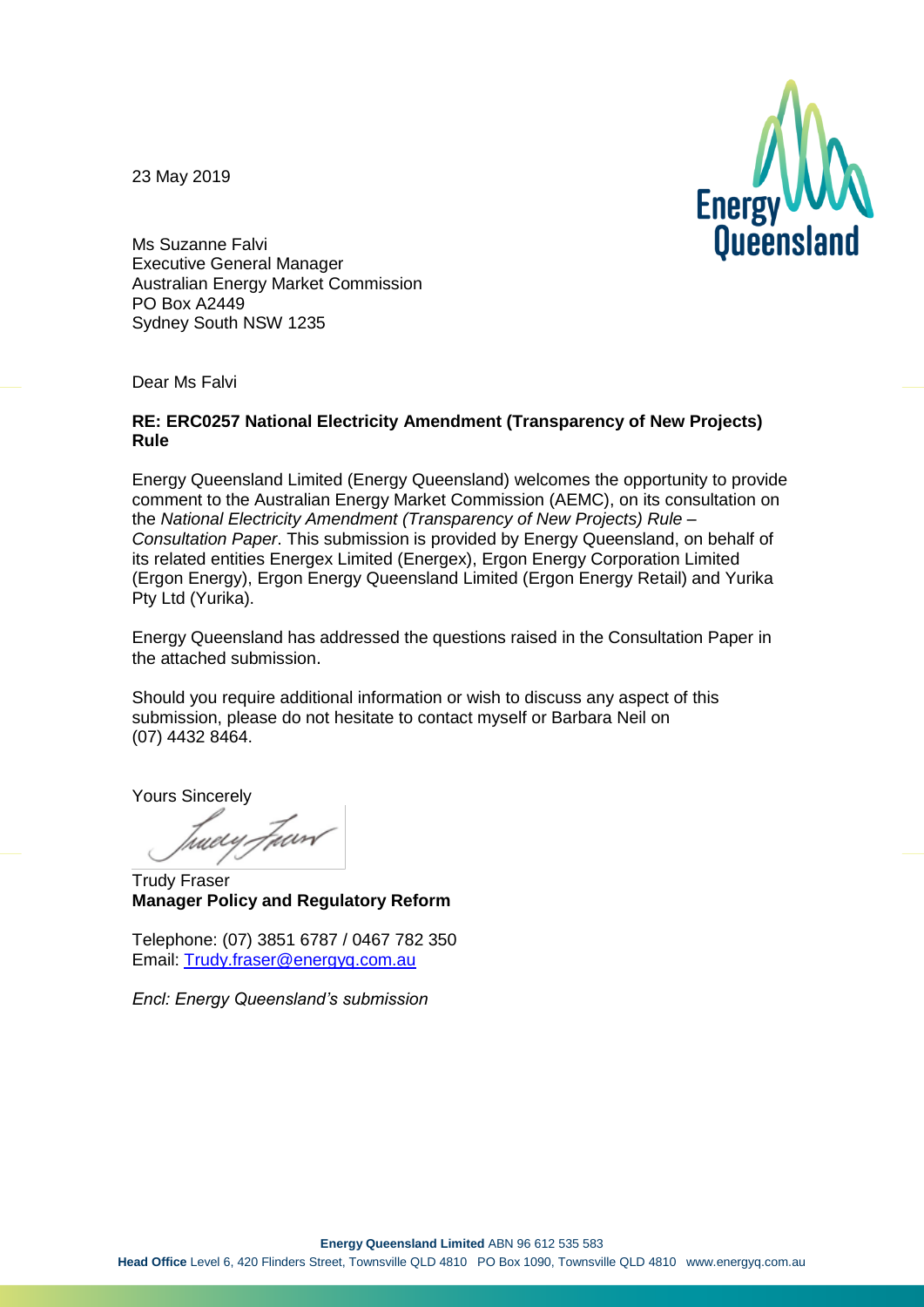# **Energy Queensland Submission on the Transparency of New Projects**

## **Consultation Paper**

**Energy Queensland Limited** 23 May 2019

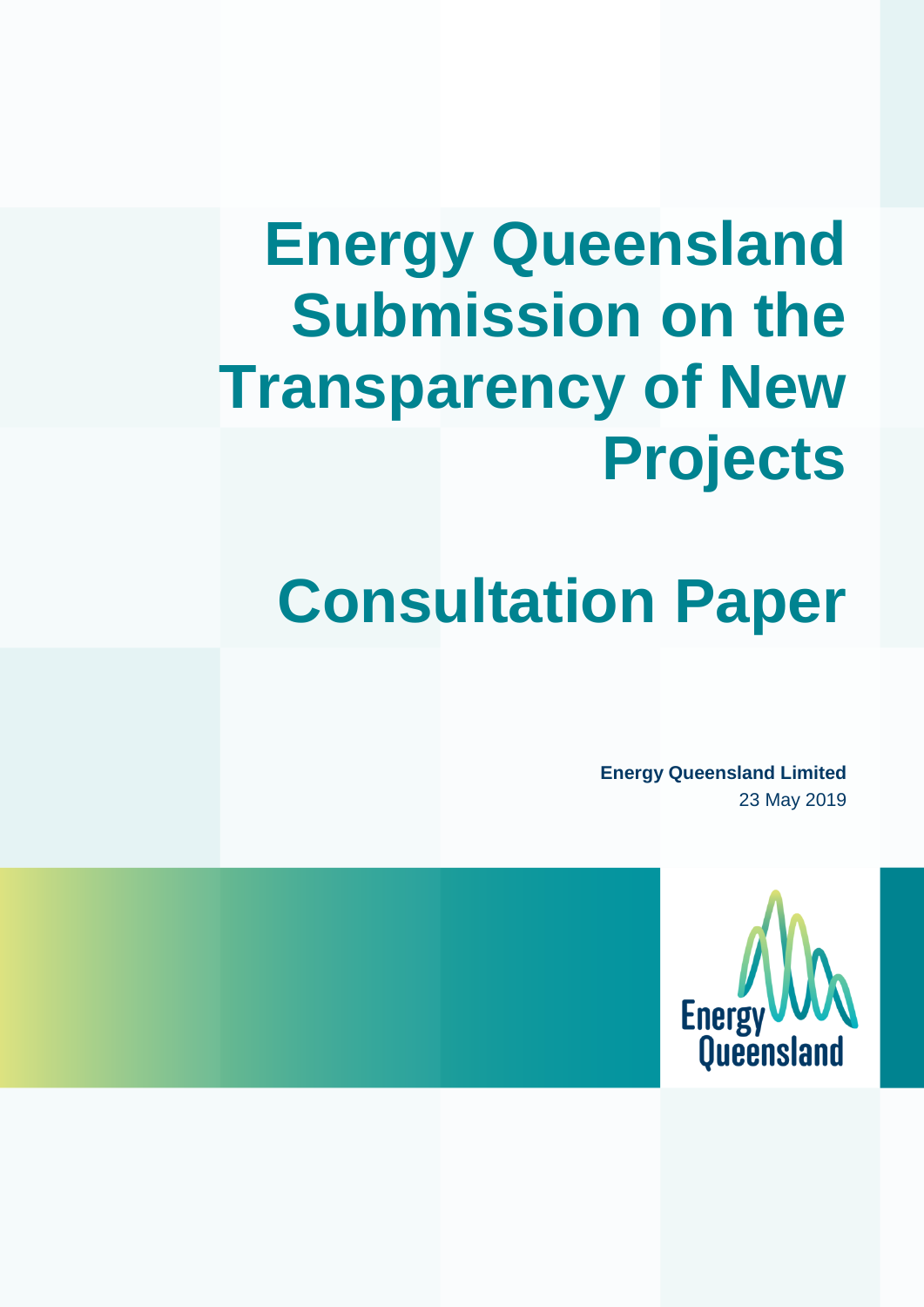### **About Energy Queensland**

Energy Queensland Limited (Energy Queensland) is a Queensland Government Owned Corporation that operates a group of businesses providing energy services across Queensland, including:

- Distribution Network Service Providers, Energex Limited (Energex) and Ergon Energy Corporation Limited (Ergon Energy);
- a regional service delivery retailer, Ergon Energy Queensland Pty Ltd (Ergon Energy Retail); and
- affiliated contestable business, Yurika Pty Ltd, which includes Metering Dynamics Pty Ltd.

Energy Queensland's purpose is to "safely deliver secure, affordable and sustainable energy solutions with our communities and customers" and is focussed on working across its portfolio of activities to deliver customers lower, more predictable power bills while maintaining a safe and reliable supply and a great customer service experience.

Our distribution businesses, Energex and Ergon Energy, cover 1.7 million km<sup>2</sup>and supply 37,208 GWh of energy to 2.1 million homes and businesses. Ergon Energy Retail sells electricity to 740,000 customers.

The Energy Queensland Group also includes Yurika, an energy services business creating innovative solutions to deliver customers greater choice and control over their energy needs and access to new solutions and technologies. Metering Dynamics which is a part of Yurika, is a registered Metering Coordinator, Meter Provider, Meter Data Provider and Embedded Network Manager. Yurika is a key pillar to ensure that Energy Queensland is able to meet and adapt to changes and developments in the rapidly evolving energy market.

#### **Contact details**

Energy Queensland Limited Trudy Fraser Manager Policy and Regulatory Reform Email: Trudy.fraser@energyq.com.au Mobile: 0467 782 350 PO Box 1090, Townsville QLD 4810 Level 6, 420 Flinders Street, Townsville QLD 4810 www.energyq.com.au

Energy Queensland Limited ABN 96 612 535 583

#### © Energy Queensland Limited 2016

This work is copyright. Material contained in this document may be reproduced for personal, in-house or non-commercial use, without formal permission or charge, provided there is due acknowledgement of Energy Queensland Limited as the source. Requests and enquiries concerning reproduction and rights for a purpose other than personal, in-house or non-commercial use, should be addressed to the General Manager Customer Strategy and Engagement, Energy Queensland, PO Box 1090, Townsville QLD 4810.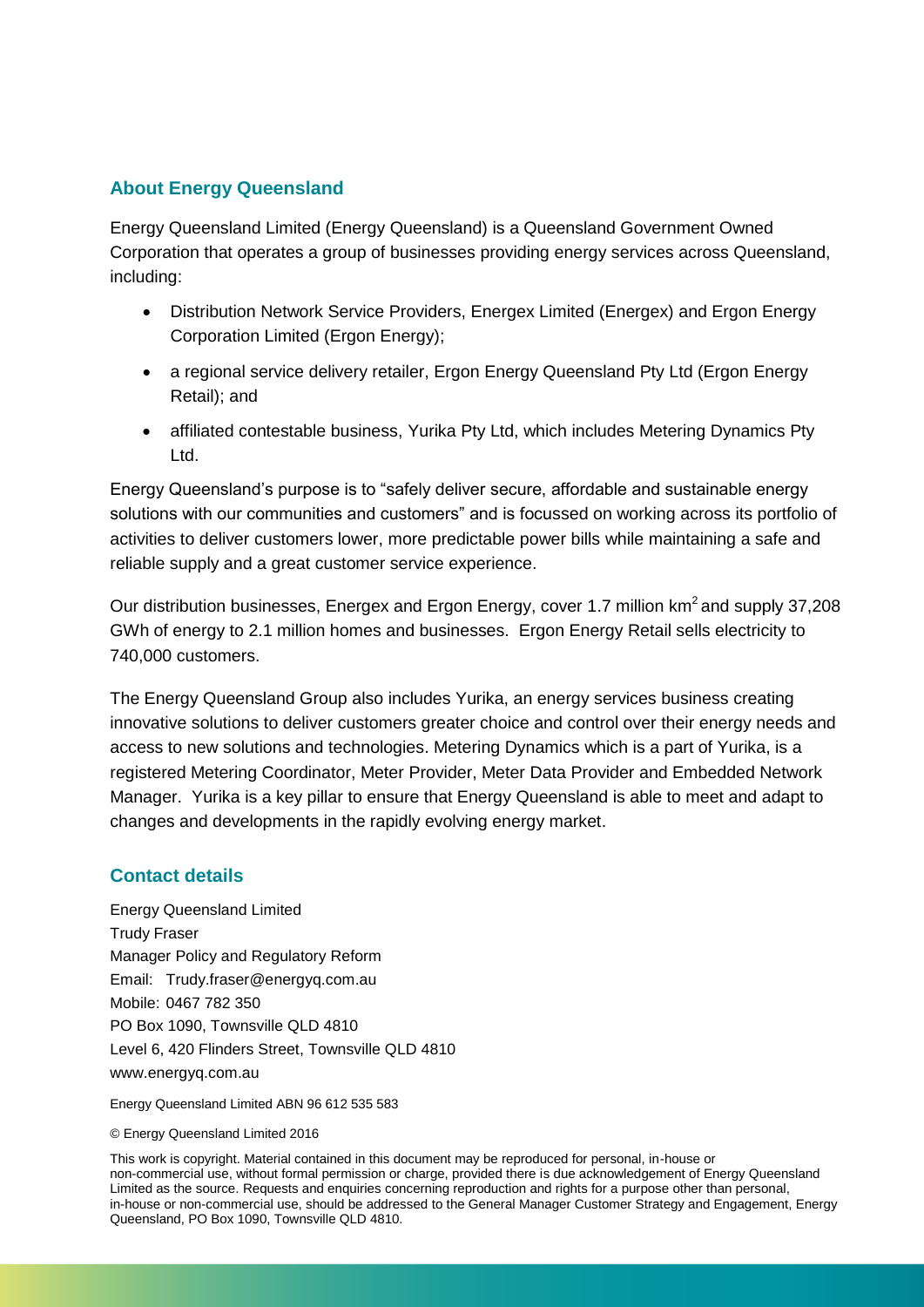## **1 Introduction**

Energy Queensland Limited (Energy Queensland) welcomes the opportunity to provide comment to the Australian Energy Market Commission (AEMC) on its Transparency of New Projects Consultation Paper (Consultation Paper). This submission is provided by Energy Queensland, on behalf of its related entities Energex Limited (Energex), Ergon Energy Corporation Limited (Ergon Energy), Ergon Energy Queensland Limited (Ergon Energy Retail) and Yurika Pty Ltd (Yurika).

Energy Queensland notes that while this Consultation Paper has discussed transmission network service providers (TNSPs) in detail, it must also be recognised that distribution network service providers (DNSPs) have experienced an equivalent level of generation enquiries, particularly in Queensland. For example, as at the end of March 2019 quarter, Energy Queensland had 29 committed projects in construction with 1.1GW of total capacity. A further 116 projects are also in various stages of the application process worth a total of 4.5GW estimated capacity. As such, any rule changes must consider whether they will be applicable to TNSPs and DNSPs, and if not applicable to both, the reasoning for this difference and the overall market benefit of this consideration should be articulated.

It must also be noted that clauses 5.3.2 and 5.3.4 of the National Electricity Rules (NER) apply to connections other than for the connection of *embedded generating units*, and that all connections to DNSPs are considered *embedded generating units*. Therefore, any rule wording must be considered to ensure that the intended outcomes, whether that is inclusion or exclusion of DNSPs, occurs.

In response to the AEMC's invitation to provide comments on the Consultation Paper, Energy Queensland has provided responses to a number of the questions raised in the Consultation Paper in the following section.

Energy Queensland is available to discuss this submission or provide further detail regarding the issues raised, should the AEMC require.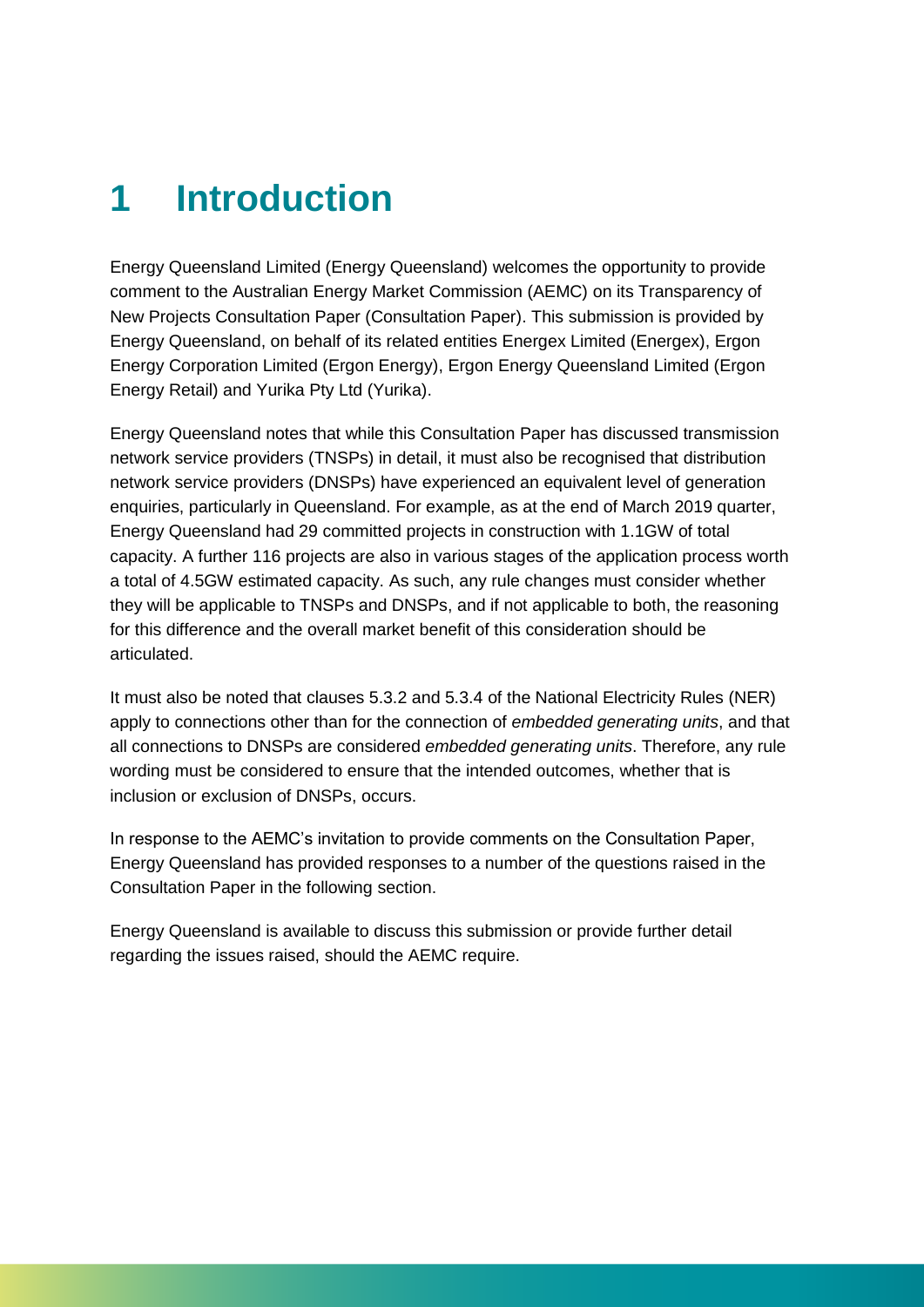### **2 Table of detailed comments**

| <b>Consultation Paper Feedback Question</b>                                                                                                                          | <b>Energy Queensland Comment</b>                                                                                                                                                                                                                                                                                                                                                                                                                                                                                                                                                                                                                                                                                                                                                                                                                                                                                                                                                                                                                                                                                                                                                                                                                                                                                                                                                                                                              |  |
|----------------------------------------------------------------------------------------------------------------------------------------------------------------------|-----------------------------------------------------------------------------------------------------------------------------------------------------------------------------------------------------------------------------------------------------------------------------------------------------------------------------------------------------------------------------------------------------------------------------------------------------------------------------------------------------------------------------------------------------------------------------------------------------------------------------------------------------------------------------------------------------------------------------------------------------------------------------------------------------------------------------------------------------------------------------------------------------------------------------------------------------------------------------------------------------------------------------------------------------------------------------------------------------------------------------------------------------------------------------------------------------------------------------------------------------------------------------------------------------------------------------------------------------------------------------------------------------------------------------------------------|--|
| <b>Issue 1: Assessment framework</b>                                                                                                                                 |                                                                                                                                                                                                                                                                                                                                                                                                                                                                                                                                                                                                                                                                                                                                                                                                                                                                                                                                                                                                                                                                                                                                                                                                                                                                                                                                                                                                                                               |  |
| (a) Do stakeholders agree with the proposed assessment<br>framework? Alternatively, are there additional principles<br>that the Commission should take into account? | Energy Queensland broadly supports the proposed assessment framework. We suggest the AEMC is<br>mindful of concurrent rule changes such as the coordination of transmission and generation<br>investment, 5 minute settlement and the marginal loss factor (MLF) changes which may impact on<br>this rule change.                                                                                                                                                                                                                                                                                                                                                                                                                                                                                                                                                                                                                                                                                                                                                                                                                                                                                                                                                                                                                                                                                                                             |  |
| <b>Issue 2: Information Provision for Developers</b>                                                                                                                 |                                                                                                                                                                                                                                                                                                                                                                                                                                                                                                                                                                                                                                                                                                                                                                                                                                                                                                                                                                                                                                                                                                                                                                                                                                                                                                                                                                                                                                               |  |
| Do stakeholders consider that developers do not have<br>(a)<br>access to information necessary to construct and<br>connect generation assets or large loads?         | Energy Queensland suggests that risks for developers currently emerge when two competing projects<br>apply for connection at the same time and are essentially 'racing' to receive an offer for connection<br>and become committed (under the definition in Australian Energy Market Operator's (AEMO) System<br>Strength Impact Assessment Guidelines). In these circumstances, the second-in-time party, who has<br>often committed a significant amount of money to the application process, is often faced with a<br>significant additional cost in remediation or thermal capacity mitigation, to enable their connection.<br>Additionally, given the changes brought about by the 'commitment' of the first-in-time applicant's<br>project, the second-in-time customer is also required to reassess their application from the beginning,<br>to take account of the new conditions. Presently, DNSPs do not have the ability to specifically and<br>materially inform the second-in-time applicant of the risk to their connection until such time as the first<br>becomes committed. As such, moves to enable network service providers (NSPs) to have more open<br>conversations regarding risk and competing projects may lead to better outcomes for developers.<br>This proposal may also allow developers to work together, essentially finding efficient engineering<br>outcomes to common issues in a locality for connection. |  |
| Should developers be allowed to register as intending<br>(b)<br>participants? If so, what other considerations should be<br>taken into account?                      | We suggest developers should be able to receive PSSe Operations and Planning Data Management<br>System snapshots of the National Electricity Market (NEM) that would be available to participants or<br>intending participants in order to conduct modelling for their own purposes in validating project risk or<br>developing a connection project.                                                                                                                                                                                                                                                                                                                                                                                                                                                                                                                                                                                                                                                                                                                                                                                                                                                                                                                                                                                                                                                                                         |  |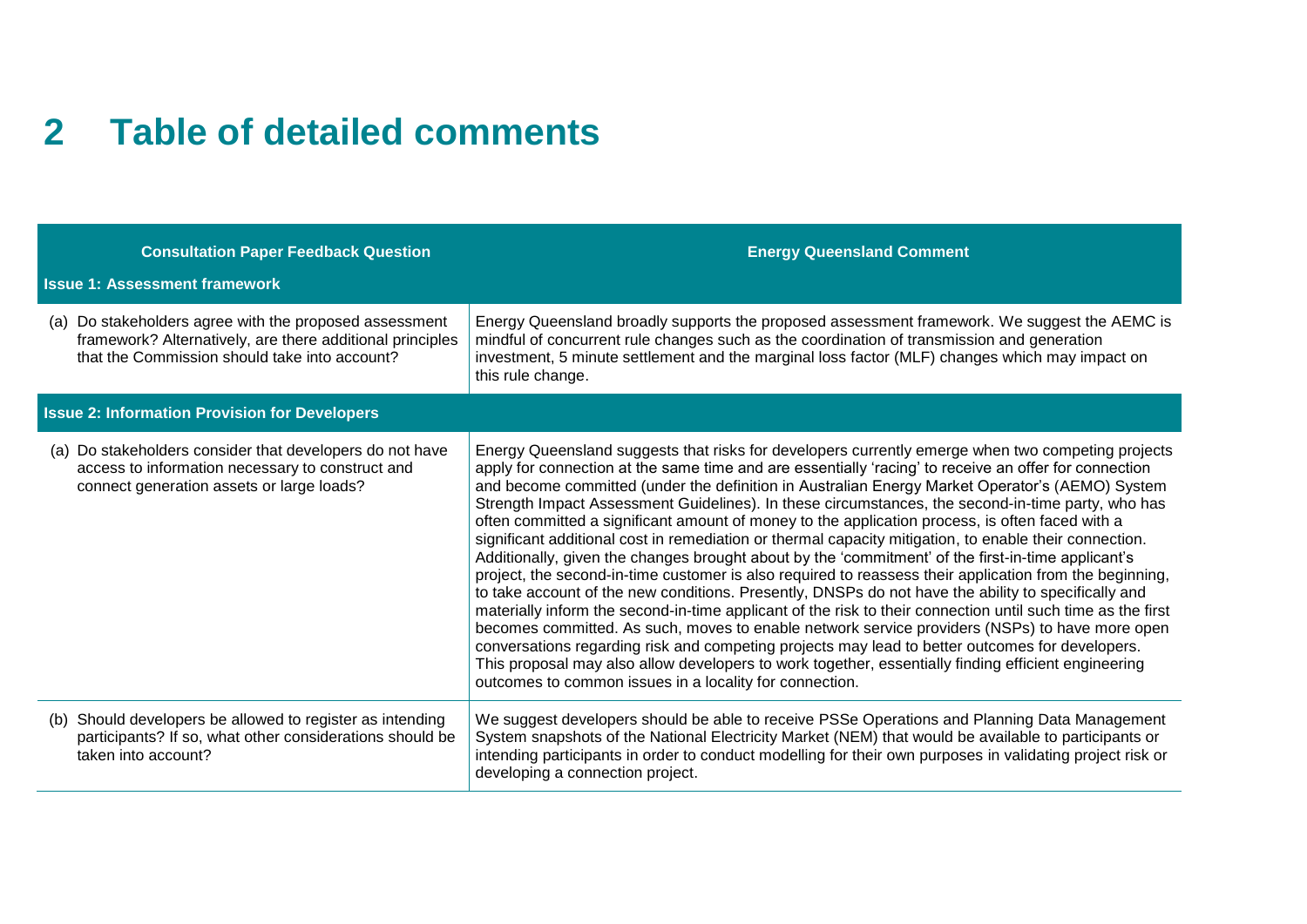| What information should developers receive? What<br>information should developers not receive?                                          | projects progresses.                                                                                                                                                                                                                                                                                                                                                                         |  |
|-----------------------------------------------------------------------------------------------------------------------------------------|----------------------------------------------------------------------------------------------------------------------------------------------------------------------------------------------------------------------------------------------------------------------------------------------------------------------------------------------------------------------------------------------|--|
| (d) Do stakeholders have any views on the criteria outlined<br>in AEMO's intending participant guidelines?                              | Energy Queensland broadly agrees with the criteria outlined in AEMO's intending participant<br>guidelines. However, clear definitions of the evidence requirements may be required to ensure<br>consistent application of the criteria.                                                                                                                                                      |  |
| <b>Issue 3: New business models</b>                                                                                                     |                                                                                                                                                                                                                                                                                                                                                                                              |  |
| (a) Do stakeholders have a view on special purpose<br>vehicles registering as intending participants?                                   | No comment.                                                                                                                                                                                                                                                                                                                                                                                  |  |
| (b) Can stakeholders suggest any generation business<br>models that should be prohibited from registering as<br>intending participants? | No comment.                                                                                                                                                                                                                                                                                                                                                                                  |  |
| <b>Issue 4: Timing of Information Provision</b>                                                                                         |                                                                                                                                                                                                                                                                                                                                                                                              |  |
| (a) Do stakeholders have any views on when information<br>should be provided to intending participants?                                 | Energy Queensland believes that information should be provided when requested, allowing<br>appropriate time for actioning.                                                                                                                                                                                                                                                                   |  |
|                                                                                                                                         | By the time the developer submits a connection application, they should have already completed<br>extensive network modelling in order to inform their application, as well as minimum fault level studies<br>to inform development of the Power Systems Computer Animated Design / Electromagnetic Transient<br>model as required by the AEMO System Strength Impact Assessment Guidelines. |  |
| <b>Issue 5: De-Registration</b>                                                                                                         |                                                                                                                                                                                                                                                                                                                                                                                              |  |
| (a) Do stakeholders have views on the current de-<br>registration process for intending participants? Should it<br>be enhanced?         | Energy Queensland is supportive of either a de-registration mechanism, or a renewable registration<br>with certain evidences required to endorse renewal. The overall purpose should be to ensure clarity<br>and consistency in the application of the process.                                                                                                                              |  |
|                                                                                                                                         |                                                                                                                                                                                                                                                                                                                                                                                              |  |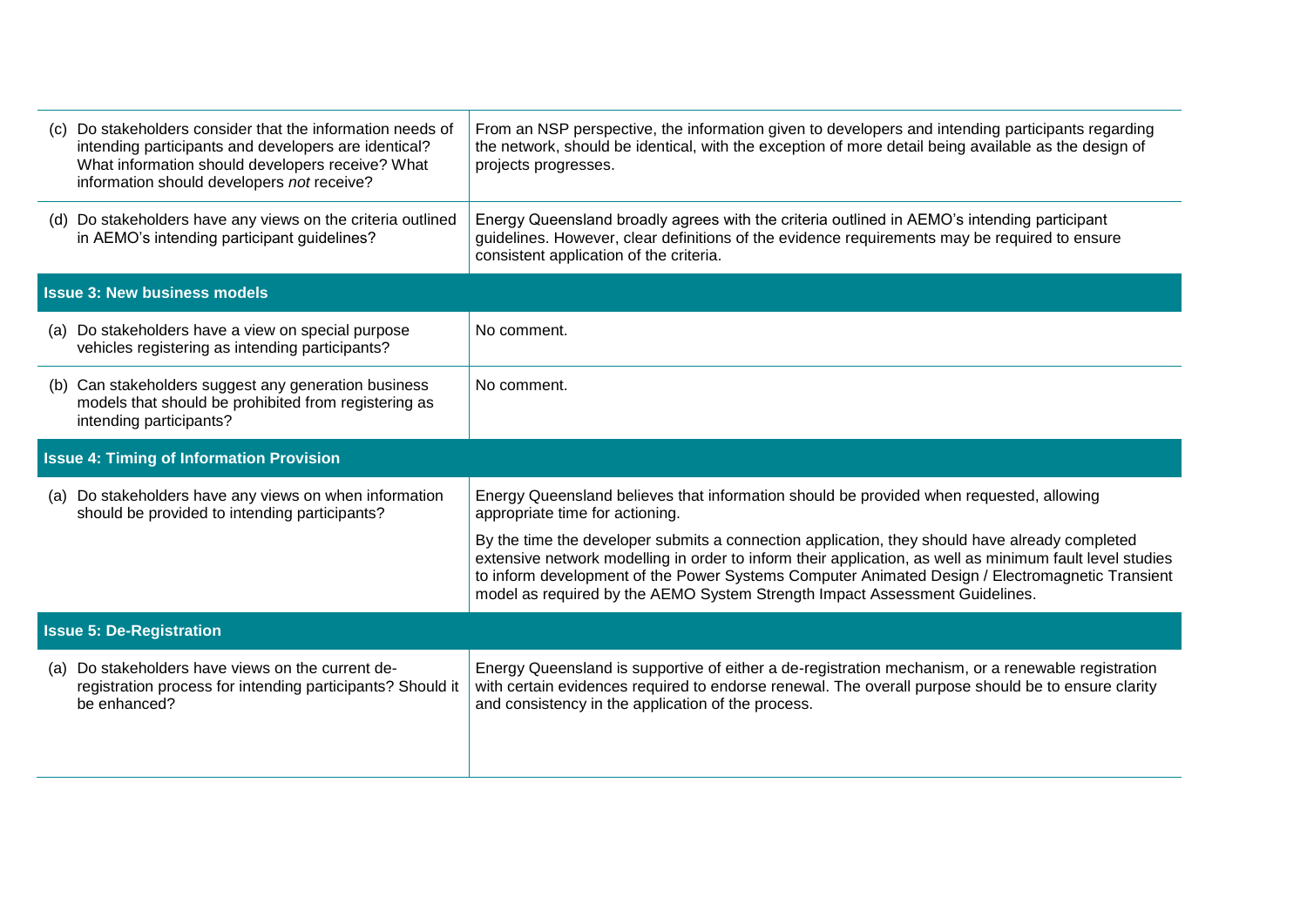| (b) Do stakeholders have any views on what might be<br>considered 'positive steps' in relation to developing a<br>project?                                                                                                              | Energy Queensland suggests the following actions may be considered 'positive steps' to developing a<br>project:                                                                                                                                                                                                                                                                                                                                                                                                                                                                                              |
|-----------------------------------------------------------------------------------------------------------------------------------------------------------------------------------------------------------------------------------------|--------------------------------------------------------------------------------------------------------------------------------------------------------------------------------------------------------------------------------------------------------------------------------------------------------------------------------------------------------------------------------------------------------------------------------------------------------------------------------------------------------------------------------------------------------------------------------------------------------------|
|                                                                                                                                                                                                                                         | Evidence of ongoing negotiation with the connecting NSP including up to date payments for<br>$\bullet$<br>project stages.                                                                                                                                                                                                                                                                                                                                                                                                                                                                                    |
|                                                                                                                                                                                                                                         | Development of appropriate modelling.<br>$\bullet$                                                                                                                                                                                                                                                                                                                                                                                                                                                                                                                                                           |
|                                                                                                                                                                                                                                         | Development of design suitable for the project.                                                                                                                                                                                                                                                                                                                                                                                                                                                                                                                                                              |
|                                                                                                                                                                                                                                         | Appropriate construction, local council and/or transport plan approvals suitable for the project.                                                                                                                                                                                                                                                                                                                                                                                                                                                                                                            |
| <b>Issue 6: Notification of Project Changes</b>                                                                                                                                                                                         |                                                                                                                                                                                                                                                                                                                                                                                                                                                                                                                                                                                                              |
| (a) What are stakeholders views on imposing a<br>requirement on intending participants to provide AEMO<br>with revised information when their project changes? Is<br>it feasible for participants to comply with such a<br>requirement? | Significant changes to a project may need to be captured for a change in the Generator Performance<br>Standards, modelling and/or supporting documentation. In addition, changes to ownership of a<br>project, technology details or timing all factor into the viability of a project and are all important.<br>Therefore, it is critical that intending participants maintain up-to-date information with both the NSP<br>and AEMO. Active projects should ensure that all relevant parties are equally informed about<br>changes. This includes different work groups within the NSP or AEMO as relevant. |
| (b) Should such a requirement also be extended to new<br>project proponents that are not intending participants?                                                                                                                        | As suggested in our response to question 6(a), it is important that projects have accurate and relevant<br>information available for the NSP and AEMO, therefore this requirement should extend to new project<br>proponents that are not intending participants.                                                                                                                                                                                                                                                                                                                                            |
| (c) The AEC propose that AEMO is notified of any changes<br>to projects within ten business days - do stakeholders<br>have any views on this timeframe?                                                                                 | No comment.                                                                                                                                                                                                                                                                                                                                                                                                                                                                                                                                                                                                  |
| (d) Is there information that would be more important to<br>notify AEMO of as it changes e.g. what would be<br>considered core project data?                                                                                            | For the avoidance of doubt, a clear definition of project data types and the update timeframes should<br>be available.                                                                                                                                                                                                                                                                                                                                                                                                                                                                                       |
| (e) Do stakeholders consider that an online portal, as<br>described above, would be useful?                                                                                                                                             | Energy Queensland agrees that an online portal would be useful to the extent that it minimises effort<br>for all parties. It would be helpful if information can be standardised to minimise effort by the<br>proponent and avoid errors in collection between the NSP and AEMO.                                                                                                                                                                                                                                                                                                                             |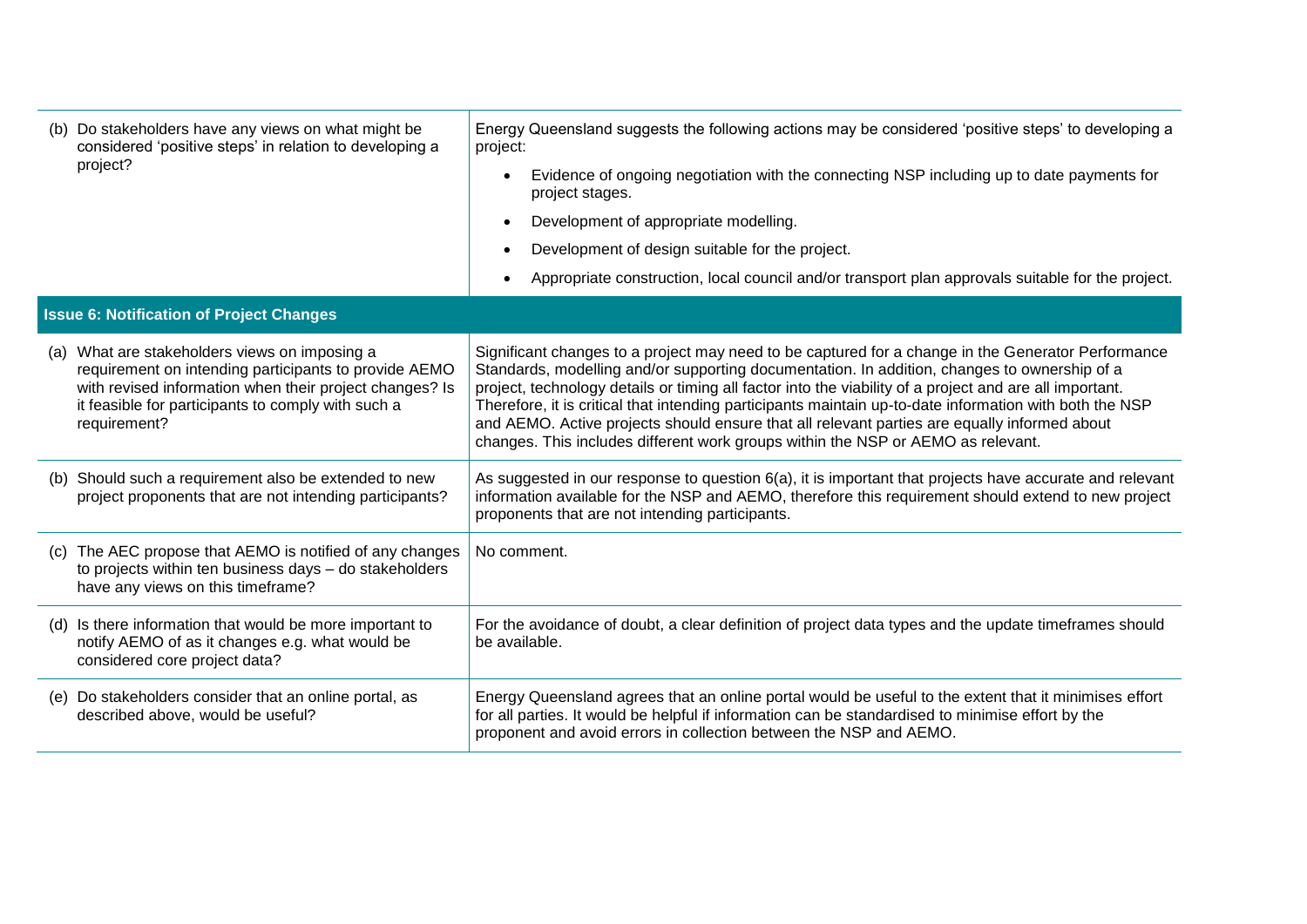| <b>Issue 7: Publication of Data by TNSPs</b> |                                                                                                                                                                                                          |                                                                                                                                                                                                                                                                                                                                                                                                                                                                                                                                                                  |
|----------------------------------------------|----------------------------------------------------------------------------------------------------------------------------------------------------------------------------------------------------------|------------------------------------------------------------------------------------------------------------------------------------------------------------------------------------------------------------------------------------------------------------------------------------------------------------------------------------------------------------------------------------------------------------------------------------------------------------------------------------------------------------------------------------------------------------------|
|                                              | (a) Do stakeholders have any views on the information that<br>TNSPs are proposing to disclose? Should additional<br>information be required to be disclosed? Is any of this<br>information not relevant? | As noted in the introduction to this submission, there is a significant amount of generation also<br>connecting to the distribution network, particularly in Queensland. As at the end of March 2019<br>quarter, Energy Queensland had 29 committed projects in construction with 1.1GW of total capacity.<br>A further 116 projects are also in various stages of the application process worth a total of 4.5GW<br>estimated capacity. As such, it would seem appropriate that the requirement to disclose this<br>information should also be placed on DNSPs. |
|                                              |                                                                                                                                                                                                          | Notwithstanding, it has been Energy Queensland's experience that collaboration amongst generators<br>has been challenging from a practical perspective. Energy Queensland is interested to understand if<br>generators perceive that the increased transparency is likely to improve their ability and desire to<br>collaborate with other generators.                                                                                                                                                                                                           |
|                                              | (b) Would this information be helpful to proponents and<br>generators in helping them to coordinate<br>developments?                                                                                     | As noted in our response to question 7(a) above, Energy Queensland suggests that the requirement<br>to disclose information should also be placed on DNSPs, given the significant amount of generation<br>connecting to the distribution network.                                                                                                                                                                                                                                                                                                                |
|                                              |                                                                                                                                                                                                          | This requirement may change the 'churn' which is currently experienced due to unanticipated<br>changes in other project statuses.                                                                                                                                                                                                                                                                                                                                                                                                                                |
|                                              | (c) Do stakeholders consider TNSPs TAPRs are the<br>appropriate place for the above information to be<br>published?                                                                                      | Energy Queensland suggests that it may be more appropriate for NSPs to provide this information to<br>AEMO who could in turn provide this information in their Interactive Map.                                                                                                                                                                                                                                                                                                                                                                                  |
|                                              | (d) Do stakeholders consider there may be unintended<br>consequences of publishing this information?                                                                                                     | There are currently a number of projects which proceed through to application, obtain approvals for<br>negotiated access standards and system strength remediation schemes in accordance with clauses<br>5.3.4A and 5.3.4B of the NER, but do not proceed. Early prior knowledge of the existence of these<br>projects may dis-incentivise other generators from pursuing connection in that area. There may also<br>be additional consequences in terms of commercial risk.                                                                                     |
|                                              |                                                                                                                                                                                                          | We suggest consideration is given to what would be the most appropriate stage of a project to require<br>publication. Listing every enquiry may stifle interest in market investment due to a perceived lack of<br>opportunity if the information is not kept highly accurate. As an example, Energy Queensland's<br>DNSPs receive many preliminary enquiry requests for the same general location, with very few<br>proceeding.                                                                                                                                 |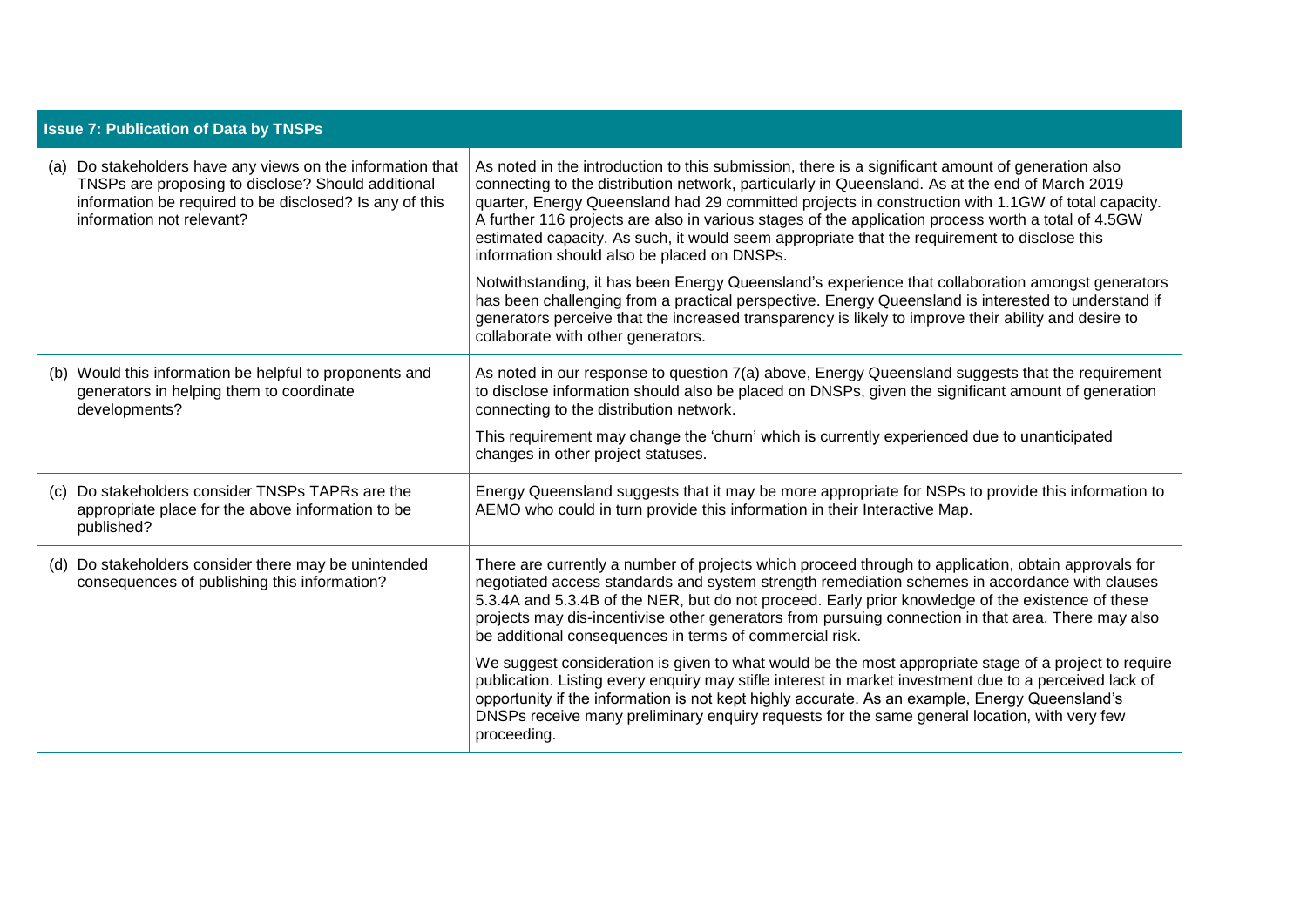| <b>Issue 8: Publication of Data by TNSPs</b>                                                                                                                            |                                                                                                                                                                                                                                                                                                                                                                                                                                                                                                           |  |  |
|-------------------------------------------------------------------------------------------------------------------------------------------------------------------------|-----------------------------------------------------------------------------------------------------------------------------------------------------------------------------------------------------------------------------------------------------------------------------------------------------------------------------------------------------------------------------------------------------------------------------------------------------------------------------------------------------------|--|--|
| Do stakeholders consider the connection enquiry stage<br>(a)<br>is an appropriate time for the information to be<br>published?                                          | Energy Queensland notes there is a significant drop off between enquiry and proceeding to<br>application and then connection. As such, we suggest that the submission of an application may be<br>more reasonable, as projects are much more firm by that stage. This information would be useful for<br>not only other intending generators, but other NSPs as well. Any earlier information may need to be<br>very actively managed and adds significant administrative burden to speculative projects. |  |  |
| (b) Do stakeholders agree with Energy Networks<br>Australia's statement that basic connection information<br>is not commercially sensitive?                             | Energy Queensland broadly agrees that basic connection information is not commercially sensitive.<br>Council websites often have information regarding land use applications, therefore some key<br>information can already be found publically.                                                                                                                                                                                                                                                          |  |  |
| <b>Issue 9: Cooperation amongst Generators</b>                                                                                                                          |                                                                                                                                                                                                                                                                                                                                                                                                                                                                                                           |  |  |
| Do stakeholders consider the publication of data by<br>(a)<br>TNSPs, as proposed by Energy Networks Australia, will<br>assist generators to coordinate with each other? | While we support the publication of data to facilitate better coordination between generators, we note<br>there are many variables and as such, notwithstanding the publication of the proposed data, there<br>may be remaining issues making coordination challenging.                                                                                                                                                                                                                                   |  |  |
|                                                                                                                                                                         | A proposed change to the MLF framework should also address some of the concerns about the<br>forward-looking nature of the current MLF framework.                                                                                                                                                                                                                                                                                                                                                         |  |  |
| <b>Issue 10: Confidentiality Provisions</b>                                                                                                                             |                                                                                                                                                                                                                                                                                                                                                                                                                                                                                                           |  |  |
| What are stakeholders' views on the proposed changes<br>(a)<br>to confidentiality provisions?                                                                           | No comment.                                                                                                                                                                                                                                                                                                                                                                                                                                                                                               |  |  |
| Do stakeholders think any of the information listed<br>(b)<br>above is likely to be commercially sensitive?                                                             | No comment.                                                                                                                                                                                                                                                                                                                                                                                                                                                                                               |  |  |
| <b>Issue 11: Confidentiality Exceptions</b>                                                                                                                             |                                                                                                                                                                                                                                                                                                                                                                                                                                                                                                           |  |  |
| Do stakeholders have any views on the current<br>(a)<br>confidentiality exceptions?                                                                                     | No comment.                                                                                                                                                                                                                                                                                                                                                                                                                                                                                               |  |  |